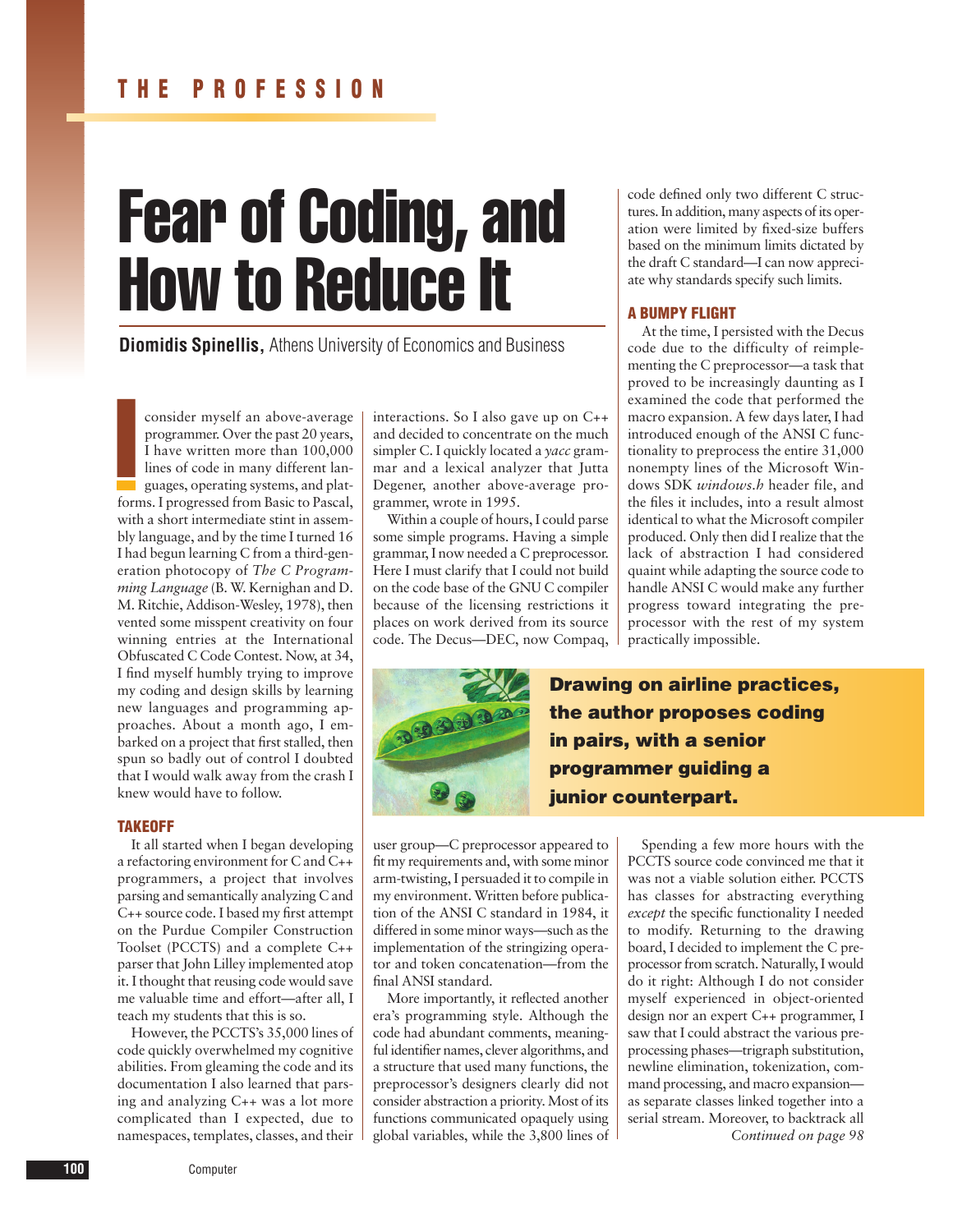these classes I would need to fetch and push back lexical items into their upstream link. I could therefore embed that common functionality into a superclass. Being a cautious type, I decided to completely implement a single class and thereby test my design's principles.

That's when things started to get ugly. The return type of the subclasses would not match that of the superclass. Nor could the class I intended to use as a stack for frozen included files handle open files gracefully. At the same time, I began to feel uneasy because I was reimplementing functionality already available, albeit with additional baggage, as part of the C++ standard template library.

#### **ENGINE TROUBLE**

I felt helplessly mired in a hopeless situation. I browsed a couple of design pattern books in my library, but found nothing concretely related to my problem. I could not ask any of my peers for help as most had given up programming long ago to pursue managerial positions or academic interests. Although I know many excellent programmers, most would be too busy to help me in such a task. I also felt that those who did have time would not have enough experience with the problems I faced.

Could it be that the problems confronting me derived from the new problem domain and, by adopting a trial-and-error approach, I could quickly overcome them? I didn't think so. When programming in Pascal, C, Prolog, or even assembly, I could gradually improve my programming style by reading and learning from code others had written. I could also improve my older programs piecewise by introducing new techniques I had mastered, such as the use of structures, dynamic memory, abstraction, recursion, and coding with type-safety and portability in mind.

## **I could not ask any of my peers for help as most had given up programming long ago.**

All these activities required a relatively small learning investment and provided immediate feedback on the suitability of a particular approach. In this project, however, I faced hard design choices, brittle classes, and a feedback cycle that would span weeks of hard work. The prospect left me terrified.

#### **HELP FROM ABOVE?**

In desperation, I recalled my previous academic appointment: It involved a weekly commute between Athens and Samos in the Aegean archipelago. As the pilots negotiated the tricky Samos airport approach, they would deftly bank the aircraft toward the airstrip, avoiding the steep mountains that lay before it. Sometimes, they would target their final approach to the right of the runway, letting the force 7 *meltemi* wind push them toward the intended landing position. From the open cockpit door I could sometimes see the view from its window rapidly change between sky, land, and sea in response to the aircraft's nervous dance, while a pilot—often someone younger than me—expertly handled the dozens of buttons, knobs, levers, and dials, safely bringing the huge airplane to a stop.

During these flights, I would often reflect that the pilot might be making his initial flight with passengers aboard or was perhaps making the difficult approach to the Samos airport for the first time. However, I was never worried because, always, beside the young pilot sat a much older copilot, one with hundreds of hours of flight experience. This veteran constantly monitored the approach, guiding his younger apprentice yet ever ready to take the controls should a serious problem arise.

#### **SAFETY PROCEDURES**

The airline industry has, over many years, developed and refined procedures and processes to establish a formidable



# **OMPUTE** *Innovative technology for computer professionals*

**Circulation:** *Computer* (ISSN 0018-9162) is published monthly by the IEEE Computer Society. **IEEE Headquarters**, Three Park Avenue, 17th Floor, New York, NY 10016- 5997; **IEEE Computer Society Publications Office**, 10662 Los Vaqueros Circle, PO Box 3014, Los Alamitos, CA 90720-1314; voice +1 714 821 8380; fax +1 714 821 4010; **IEEE Computer Society Headquarters**,1730 Massachusetts Ave. NW, Washington, DC 20036-1903. IEEE Computer Society membership includes \$14 for subscription of *Computer* magazine (\$14 for students). Nonmember subscription rate available upon request. Single-copy prices: members \$10.00; nonmembers \$20.00. This magazine is also available in microfiche form.

**Postmaster:** Send undelivered copies and address changes to *Computer*, IEEE Service Center, 445 Hoes Lane, Piscataway, NJ 08855. Periodicals Postage Paid at New York, New York, and at additional mailing offices. Canadian GST #125634188. Canada Post Publications Mail (Canadian Distribution) Agreement Number 0487910. Printed in USA.

**Editorial:** Unless otherwise stated, bylined articles, as well as product and service descriptions, reflect the author's or firm's opinion. Inclusion in *Computer* does not necessarily constitute endorsement by the IEEE or the Computer Society. All submissions are subject to editing for style, clarity, and space.